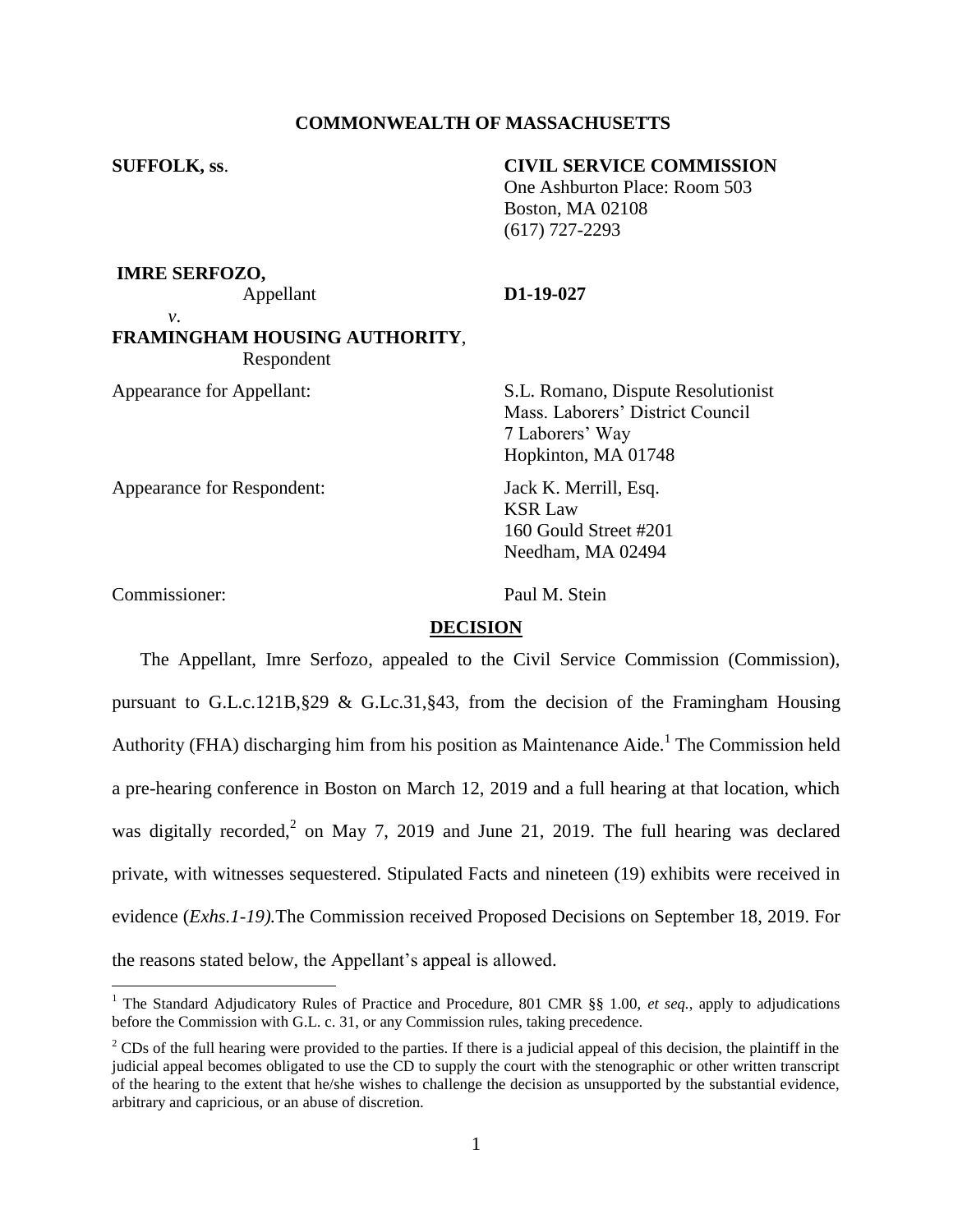# **FINDINGS OF FACT**

Based on the Exhibits entered into evidence and the testimony of the following witnesses:

*Called by Framingham Housing Authority*:

- Paul Landers, FHA Executive Director
- Stephen Starr, Chair, FHA Board of Commissioners
- David Camerato, FHA Maintenance Director

*Called by the Appellant:*

- Donald Casali, FHA Housing Manager
- Darlene Herwick, retired FHA employee
- Imre Serfozo, Appellant

and taking administrative notice of all matters filed in the case, pertinent law and reasonable inferences from the credible evidence, a preponderance of evidence establishes these facts:

1. The Appellant, Imre Serfozo, is a native-born Hungarian who was trained as a carpenter and holds a college-level degree in restaurant management. He immigrated to the United States in 1984, at the age of 24. (*Testimony of Appellant*)

2. The FHA is a municipal corporation established under Mass. G.L.c.121B to serve lowand moderate-income, disabled and elderly individuals and families residing in the City (formerly the Town) of Framingham, MA (Framingham) by providing them with safe and affordable rental housing. FHA is governed by a five-member board of commissioners (Board), which appoints an Executive Director to oversee approximately 30 employees who perform the day-to-day management, administrative and maintenance services necessary to operate FHA's properties at nine (9) sites containing approximately 1100 federally-subsidized and statesubsidized elderly, disabled and family housing, as well as supporting tenants placed in private rental units under the federal "Section 8" voucher program and in private rental units receiving state-subsidized vouchers. (*Testimony of Landers & Starr & Camerato; Administrative Notice [https://framinghamhousingauthority.org]*)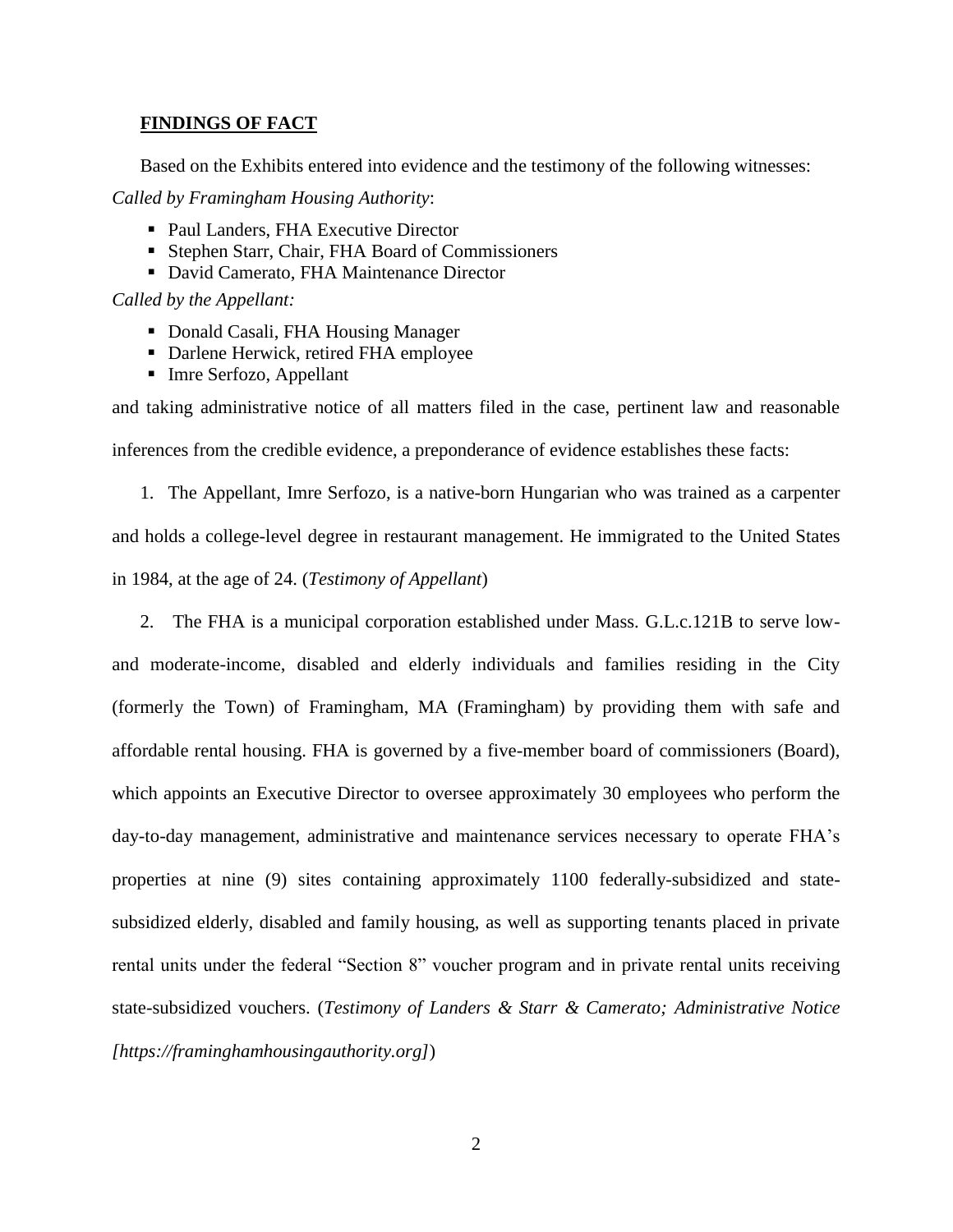3. Mr. Serfozo was hired by the FHA on May 16, 2011 as a Maintenance Aide by David Camerato, the FHA Maintenance Director. Because of a medical restriction at the time he was hired and throughout his employment, Mr. Serfozo was accommodated with light duty assignments and excused from such duties as snow shoveling and heavy lifting (over 50 pounds), which duties were then spread across the other three Maintenance Aides. Mr. Serfozo performed at the basic "entry level", responsible for janitorial services, which include cleaning common areas, removing trash, escorting vendors who come to perform work in the units and mowing grass. According to Mr. Camerato, Mr. Serfozo also "assists mechanics at times." (*Stipulated Facts; Exh. 3; Testimony of Appellant, Landers & Camerato*)

4. Prior to the events that gave rise to this appeal, Mr. Serfozo had not received formal discipline, although he had been verbally counseled by Mr. Camerato for quality of work issues. (*Testimony of Appellant, Landers & Camerato*)

5. Due to a non-work-related automobile accident, Mr. Serfozo went out on sick leave on November 26, 2018. (*Exhs. 3 & 7: Stipulated Facts*)

6. Mr. Serfozo was cleared for duty on December 10, 2018, and returned to work on December 11, 2018. (*Exhs. 3 & 7; Stipulated Facts; Testimony of Appellant, Landers & Camerato*)

7. As he was punching out for the day on December 11, 2018 (approximately 3:55), one of the FHA mechanics confronted Mr. Serfozo and made offensive comments, stating, repeatedly, in front of approximately six (6) other coworkers: "You piece of s---", used the word "kill" and stated: "If I didn't have kids, I would smash your face right now". Mr. Serfozo attempted to ignore this outburst, but the mechanic approached and appeared about to strike Mr. Serfozo when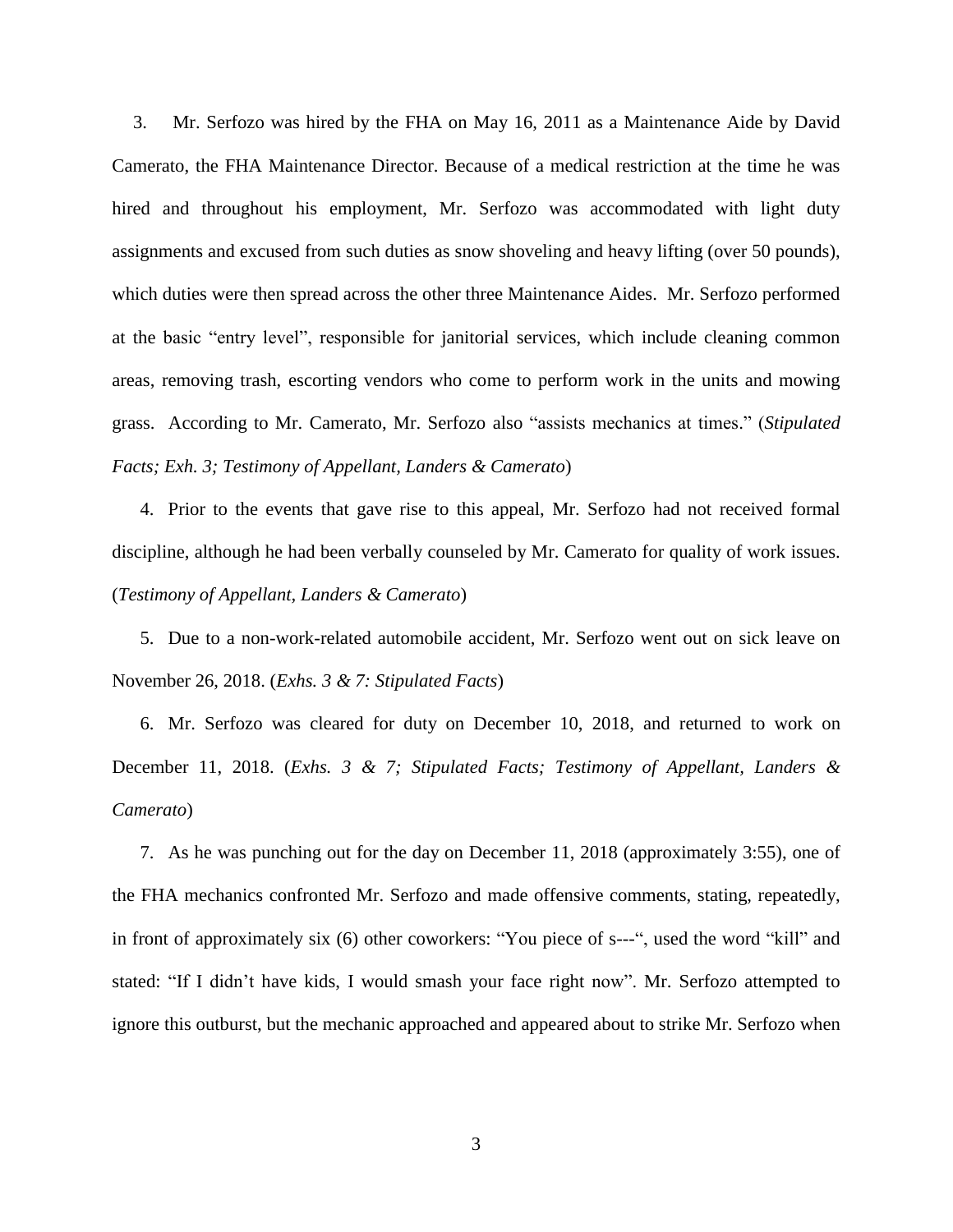co-workers intervened and grabbed the mechanic by the arm and pulled him away. (*Exhs. 12 & 14; Testimony of Appellant*)

8. Mr. Serfozo went to the Framingham Police station to report the incident and was told it was a "civil" matter and he should follow-up with the FHA. He then spoke to the Framingham Police officer assigned as the FHA liaison officer. He also submitted a written complaint to the FHA through his supervisor, Mr. Camerato. (*Stipulated Facts; Exh. 14: Testimony of Appellant & Camerato*)

9. After speaking with the mechanic, but performing no other investigation, Mr. Camerato, imposed a two-day suspension on the mechanic. (*Testimony of Camerato*)

10. Mr. Serfozo took a personal day from work on December 12, 2018. (*Exh. 7; Testimony of Appellant & Camerato*)

11. After visiting his doctor's office on December 12, 2018, Mr. Serfozo received a prescription to relieve anxiety. He also received a doctor's note which stated: "Please excuse Imre Serfozo from work 12/12/18 through 12/16/18 due to medical reasons." (*Exhs. 16 & 19); Testimony of Appellant*) 3

12. Mr. Serfozo gave the December 12, 2018 doctor's note to his neighbor and fellow FHA coworker Donald Casali for delivery to Mr. Camerato. (*Testimony of Appellant, Casali & Herwick*)

13. Mr. Casali brought the December 12, 2018 note to work and placed it in the mailbox he understood to be assigned to Mr. Camerato. (*Testimony of Casali*) 4

 $\overline{a}$ 

<sup>&</sup>lt;sup>3</sup> According to the applicable Collective Bargaining Agreement, "To receive compensation when on sick leave, an employee must notify the Authority prior to, or within one-quarter  $(1/4)$  hour, after the time set for the beginning of the regular work day" and "For sick leave of fine (5) days or more a physician's certificate may be required." (*Exh. 1, Article 19.1.E & 19.1.I*)

<sup>&</sup>lt;sup>4</sup> Mr. Camerato's mailbox is one of approximately 24 mailboxes, each assigned to an FHA management or staff member, where they receive both inter-office and outside mail. (*Testimony of Landers, Casali & Camerato*)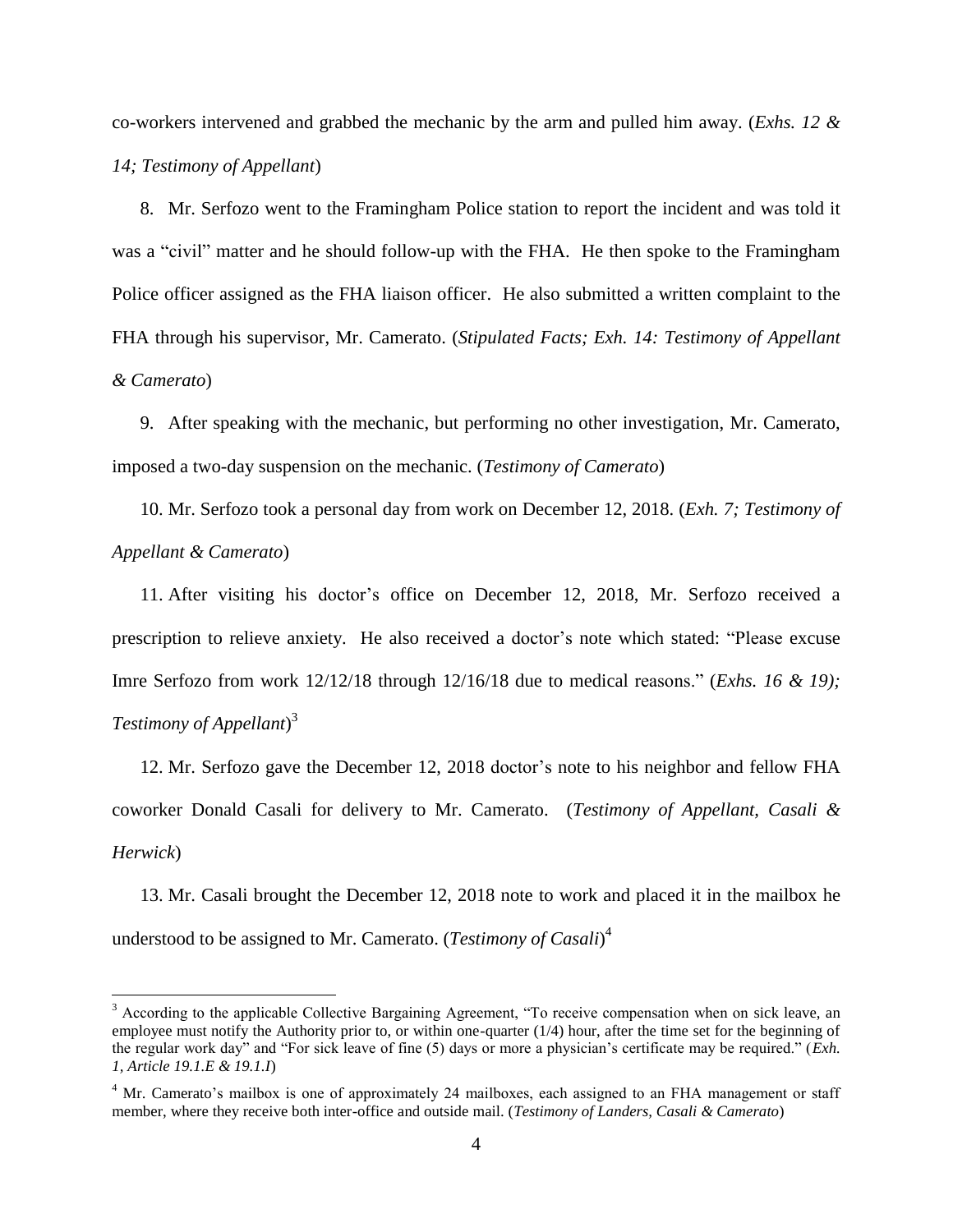14. Mr. Camerato denied ever receiving the December 12, 2018 doctor's note. (*Testimony of Camerato*)

15. On December 16, 2018, Mr. Serfozo sent a text message to Mr. Camerato which stated: "Hello David! I call sick tomorrow 12/17/20018 Thanks Imre", to which Mr. Camerato texted the reply: "Ok". (*Exh. 15; Testimony of Appellant & Camerato*)

16. On December 17, 2018, Mr. Serfozo sent a text message to Mr. Camerato which stated: "Hello David I call sick for this week. I send you Doctor's Note thx imre 12/17/2018 to 12/21/2018 thx", to which Mr. Camerato texted the reply: "Ok" (*Exh. 15; Testimony of Appellant & Camerato*)

17. On December 18, 2018, Mr. Serfozo saw his doctor who noted "Severe Stress, High Pressure readings, Headaches" and prescribed an increase in his medication. He provided Mr. Serfozo a doctor's note stating: "Imre Serfozo is my patient. He has a heart condition. There has been severe stress in the workplace. This is affecting his health. Please excuse him from work from 12/17/2018 until Dec. 31, 2018." (*Stipulated Facts; Exhs.9,17&19; Testimony of Appellant*)

18. Mr. Serfozo provided the December 18, 2018 doctor's note to Mr. Casali for delivery to Mr. Camerato. (*Testimony of Appellant, Casali & Herwick*)

19. Mr. Casali brought the December 18, 2018 note to work and placed it in the mailbox he understood to be assigned to Mr. Camerato. (*Testimony of Casali*)

20. Mr. Camerato denied ever receiving the December 18, 2018 doctor's note. (*Testimony of Camerato*)

21. On December 19, 2018, a private attorney wrote to Mr. Serfozo's doctor stating that he was "assisting" Mr. Serfozo "in matters relating to his work-related stress claim", stating, in part:

"I am currently in receipt of your note dated 12/18/18 stating that Mr. Serfozo is experiencing work related stress and that he should remain out of work until December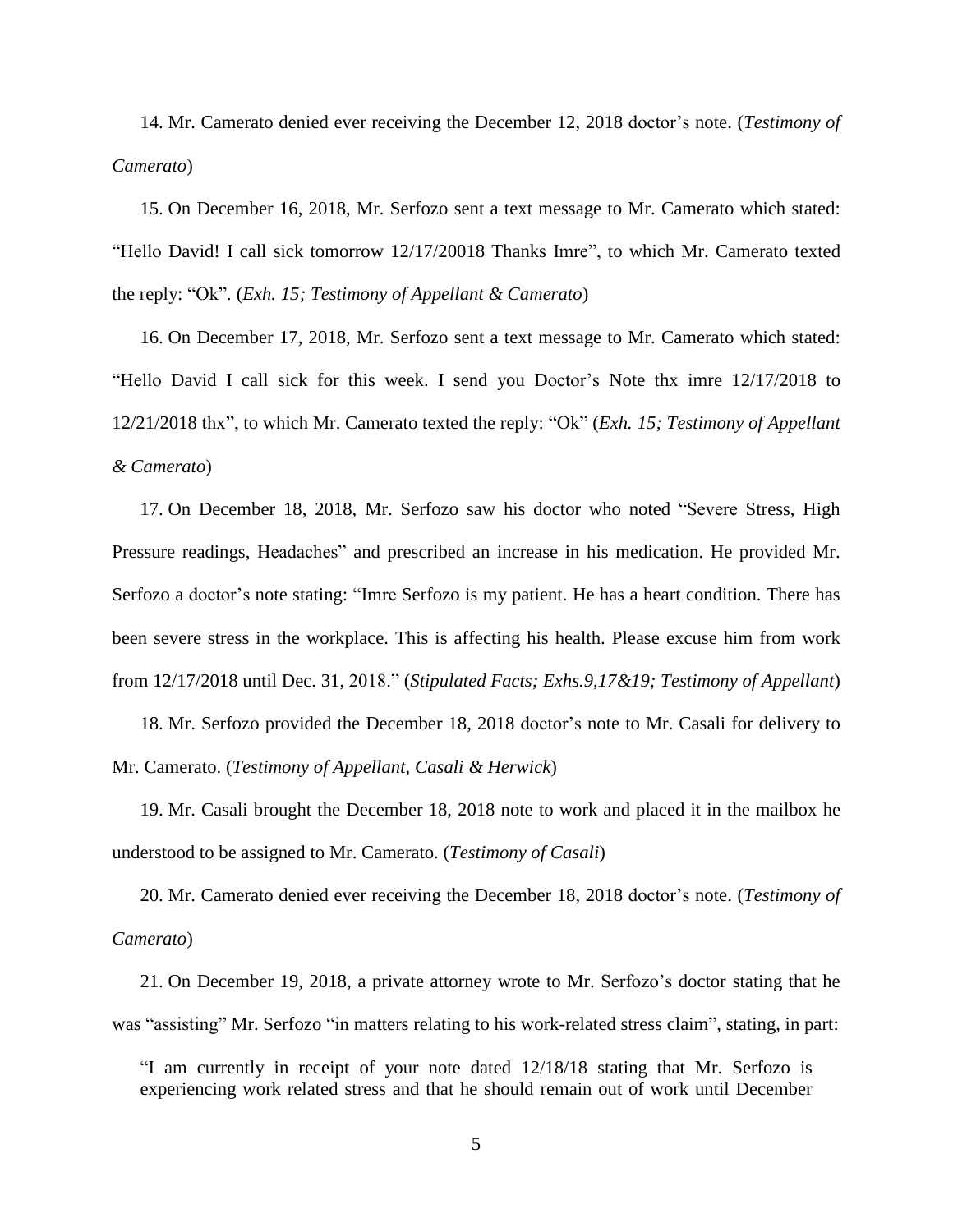31, 2018. It is my suspicion after speaking with him, that you and he most likely discussed a return to work date and possibly you both agreed upon December 31. What I would like to know from you is whether he would be disabled due to the aforementioned work stress past the date of December  $31<sup>st</sup>$ ? After speaking with Mr. Serfozo, it is apparent that he would like to perhaps downplay the significance of his condition in favor of returning to work sooner than he should. I told him I would contact you to discuss just that and he agreed with me that he probably should not return to work that soon."

"Therefore, I would appreciate it if you would dictate a short narrative commenting on whether you believe this work-related disability would extend beyond December  $31<sup>st</sup>$ ."

(*Exh.9*) 5

 $\overline{a}$ 

22. On December 24, 2018, Mr. Serfozo sent a text message to Mr. Camerato which stated:

"Hello David im out for sick for further notice I give you doctors note thank you! imre." (*Exh.*

*15; Testimony of Appellant*)

23. Mr. Camerato's reply, if any, to Mr. Serfozo's December 24, 2018 note was included in the e-mail trail introduced in evidence and not otherwise produced. (*Exh. 15*)

24. For the period from December 13, 2018 through December 31, 2018, Mr. Serfozo's personnel time records reflected twelve (12) days of absence for "Sick – no doc". (*Stipulated Facts; Exh. 7*)

25. On December 27, 2018, Mr. Landers contacted Mr. Serfozo and told him that his complaint about the mechanic "was all taken care of". Mr. Serfozo was not satisfied with the explanation and, later that day, Mr. Serfozo contacted the FHA HR office and requested that Mr. Camerato refrain from contacting him again directly. (*Testimony of Appellant, Landers & Camerato*)

26. On January 2, 2019, the private attorney spoke by telephone with FHA counsel and informed the counsel that Mr. Serfozo was scheduled to see his doctor again the next day and

<sup>&</sup>lt;sup>5</sup> The attorney's letter refers to an ongoing pattern of harassment "on a fairly regular basis" due to Mr. Serfozo's "Polish heritage" as well as a heart attack he suffered in 2013 while "shoveling snow". There was no evidence introduced to support these assertions and I give none of them any weight. (*Exh. 9*)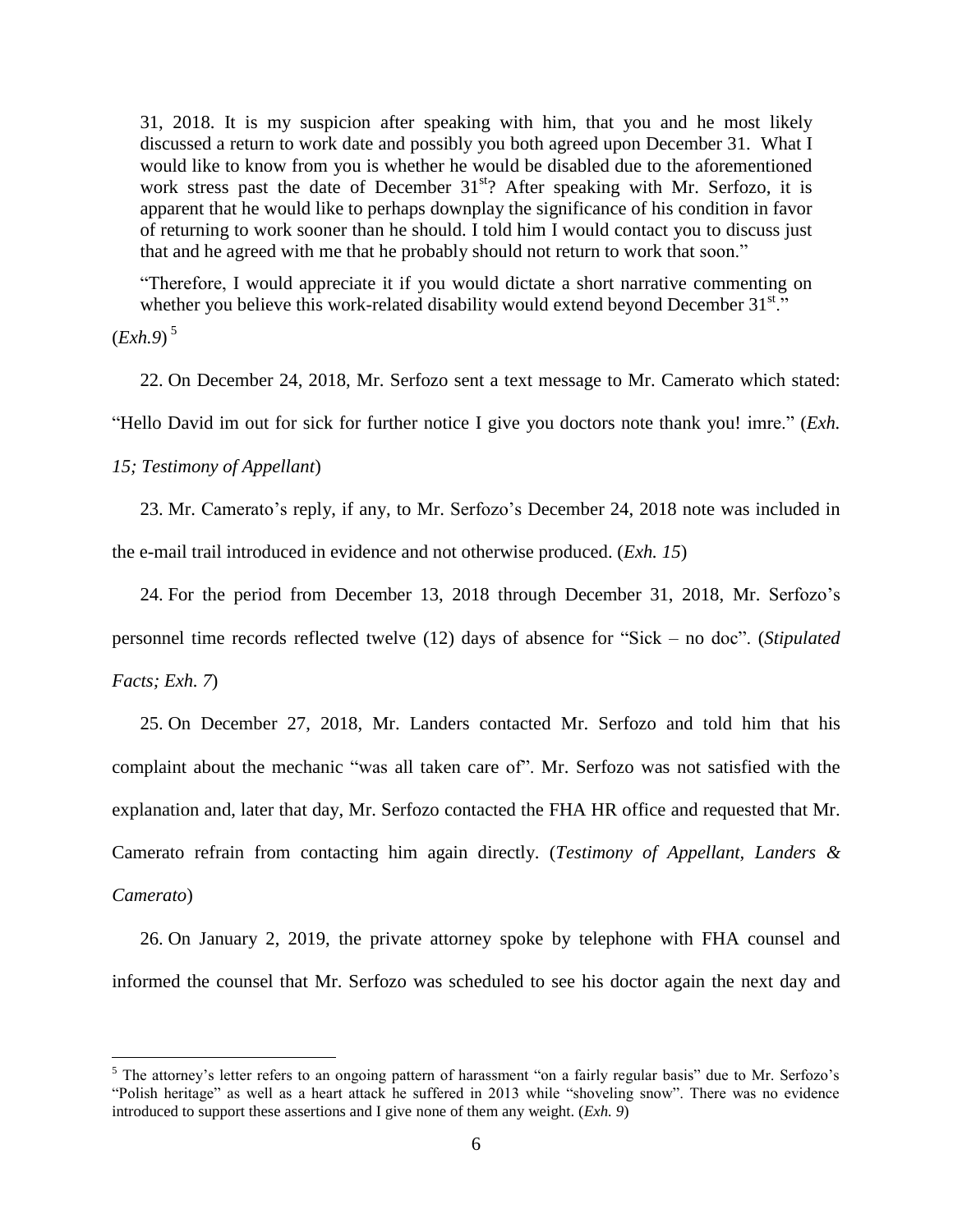that he would request a medical note to provide to the FHA following that visit. (*Exh. 4 & 19;*

*Testimony of Appellant*)

27. On January 3, 2019, Mr. Serfozo saw his doctor who provided him with a doctor's note which stated:

"My understanding is that Imre Serfozo was attacked at work, his coworker attempted to strike him but was kept off by other coworkers."

"This is not a reasonable work situation. Imre Serfozo has a heart condition and no one should have to work alongside [a person] who has attempted to attack him."

"It is medically necessary for Imre Serfozo not to work with his attempted attacker."

(*Exhs. 10 & 19: Testimony of Appellant*)

28. Mr. Serfozo provided the January 3, 2019 doctor's note to Mr. Casali for delivery to Mr. Camerato. (*Testimony of Appellant, Casali & Herwick*)

29. Mr. Casali brought the January 3, 2019 note to work and placed it in the mailbox he understood to be assigned to Mr. Camerato. (*Testimony of Casali*)

30. Mr. Camerato denied ever receiving the January 3, 2019 doctor's note. (*Testimony of Camerato*)

31. On January 8, 2019, FHA counsel wrote to the attorney, stating that the FHA had not received the promised medical documentation and "is at a loss to understand Mr. Serfozo's absence, which is unsupported and undocumented." The letter further stated that unless Mr. Serfozo produced "appropriate supporting medical documentation" by Friday January 11, 2019 or appeared for work as scheduled on or before January 14, 2019, the FHA "will be forced to consider disciplinary action based on Mr. Serfozo's apparent decision to abandon his job." (*Exh. 4*)

32. On January 17, 2019, FHA counsel sent an e-mail to Mr. Serfozo's counsel stating, as that neither he nor the FHA had received any reply to the January 8, 2019 letter, Mr. Serfozo's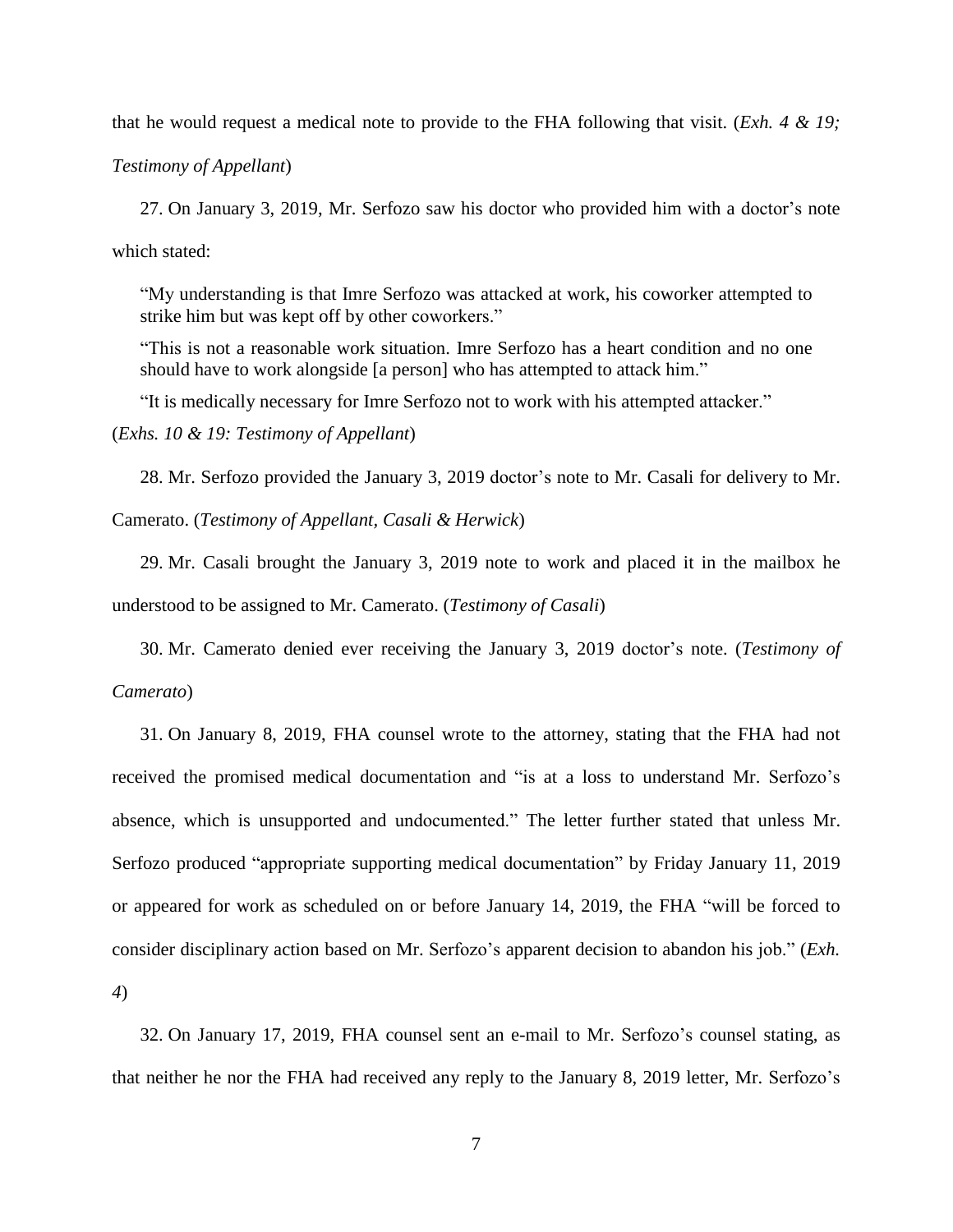"apparently abandoned his job. If this is not the case, immediate communication and an explanation of events is essential." (*Exh. 5*)

33. The private attorney never replied to the January 8, 2019 letter or the January 17, 2019 email from FHA counsel. (*Exh. 6*)

34. Mr. Serfozo's personnel attendance records for January 2, 2019 show the following entry:

"Sick –no doc" and "Doc Note due on the  $3<sup>rd</sup>$  –Only Atty for contact."

The entry for January 3, 2019 stated: "Sick –no doc". Beginning on January 4, 2019 through January 22, 2019, the entries stated:

"Sick—no doc" and "started using vacation time."

The evidence does not establish who authorized or directed that these entries be made. Upon being shown the personnel attendance record, Mr. Landers believed that Mr. Serfozo must have called the HR department, at least, as to the use of vacation time, but Mr. Serfozo did not do so. (*Stipulated Facts; Exh. 7; Testimony of Appellant & Landers*)

35. By letter dated January 22, 2019, FHA Deputy Executive Director informed Mr. Serfozo that the FHA "effective immediately has terminated your employment, as evidenced by your job abandonment." The letter recited the chronology of Mr. Serfozo's absence from December 12, 2018 through the date of the letter, during which he "never notified the FHA of an illness or other reason for your absence" and, despite promises by "your attorney" that medical documentation would be forthcoming, that none was received, and concluded that the FHA "is left with no option but to conclude you are no longer interested in working for the Authority and have abandoned your job." (*Stipulated Facts; Exhs. 6 & 7*)

36. On January 23, 2019, Mr. Serfozo, through his union, filed a grievance protesting his termination. (*Stipulated Facts; Exh. 10*)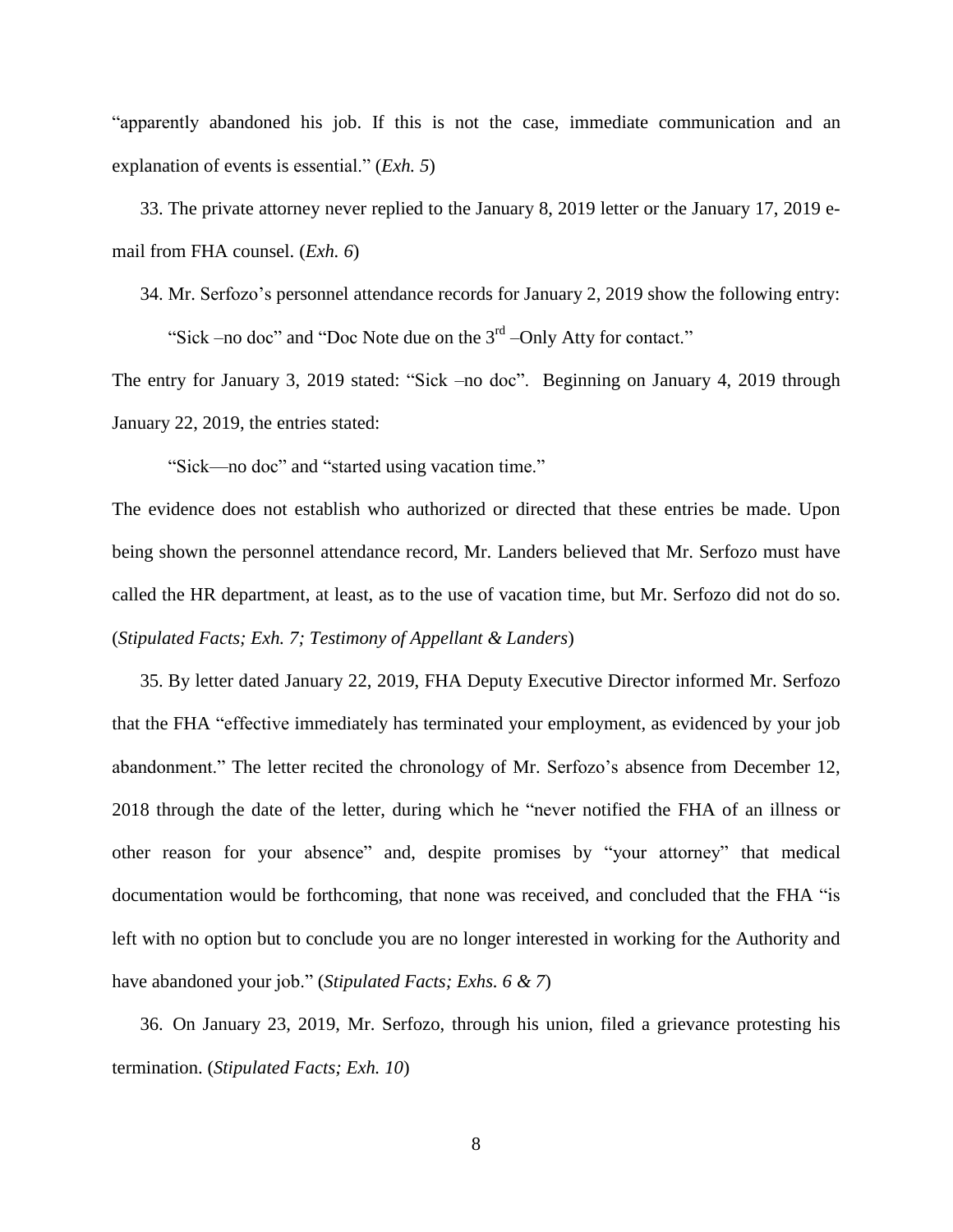37. On January 24, 2019, Mr. Camerato filed the Step 1 Maintenance Supervisor's Answer as: "Employee abandoned his job" (*Exh. 11*)

38. On February 8, 2019, a "Step 2" grievance hearing was held before the FHA Executive Director, Paul Landers. Mr. Serfozo appeared with union representation. During this hearing, Mr. Landers received a copy of the December 19, 2018 letter from the private attorney, which referred to the doctor's note of December 18, 2018, as well as a copy of the January 3, 2019 letter from Mr. Serfozo's doctor. The union representative also argued that, under civil service law, Mr. Serfozo was entitled to a hearing before the FHA Board prior to any termination of his employment. (*Stipulated Facts; Exhs. 8, 11 & 13; Testimony of Appellant & Landers*)

39. On or about February 11, 2019, Mr. Landers issued his decision: "Jan 22, 2019 notice rescinded. Disciplinary proceeding to commence immediately." (*Stipulated Facts; Exhs. 8, 11 & 13; Testimony of Landers*) 6

40. By letter dated February 13, 2019, FHA Executive Director Paul Landers informed Mr. Serfozo that, pursuant to civil service law, the FHA Board will hold a hearing on February 21, 2019 to consider "the termination of your employment as a maintenance aide for just cause, your decision to abandon your job." The letter recited the events beginning with Mr. Serfozo's automobile accident in November 2018, through the confrontation with the mechanic upon his return on December 11, 2019, his subsequent complaint, his absence thereafter, alleged failure to inform the FHA as to his intention to return to duty or provide medical documentation to justify the absence, and the recession of the January 22, 2019 termination. He concluded by stating:

"It is my opinion that you abandoned your job and thus resigned from the Authority. The behavior constitutes just cause under the civil service statute for the FHA to formally end your employment by accepting your resignation. It also constitutes just cause for this purpose as the term is used in the Maintenance Employees Agreement. At the hearing on

 $\overline{a}$ 

 $6$  Based on colloquy with counsel, the FHA has not, however, provided Mr. Serfozo, back pay or adjust his sick time and vacation time balances for any period after January 22, 2019.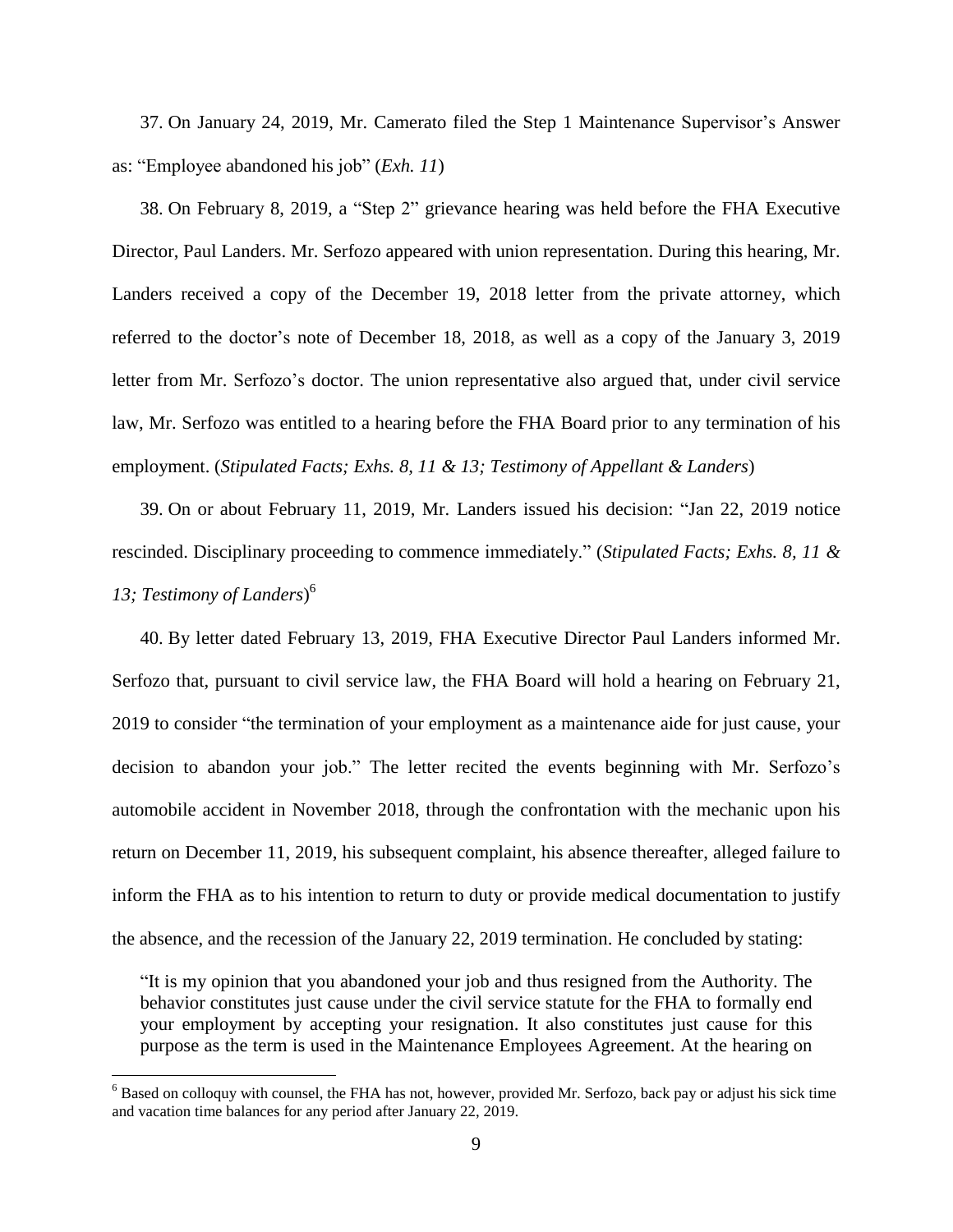February 21, 2019, I will propose to the Board of Commissioners that the Authority do so."

### (*Stipulated Facts; Exh.11*)

41. The hearing before the FHA Board was convened, as scheduled, on February 21, 2019, with four of the five FHA Commissioners present. Mr. Serfozo appeared with union representation, testified and presented a written statement. He attributed his absence to the stress that he was under after being verbally harassed and physically threatened by an FHA coworker who "still works here" and his concern that the FHA's response did "not make me feel comfortable to return back to work" unless the FHA could "promise me a safe working environment and that this would not happen again." (*Stipulated Facts; Exh. 12*)

42. Immediately following the hearing, the FHA Commissioners deliberated in executive session and voted to discharge Mr. Serfozo from his position with the FHA. (*Testimony of Starr*)

43. By letter dated February 22, 2019 from Stephen Starr, Chairman of the FHA Board, Mr. Serfozo was informed that the Board found that "you ignored the Authority's several requests to provide medical information to support your absence, knew that medical information was necessary and broke your promises to supply it, decided not to request a leave of absence, did not give any indication that you wished ever to return to work, and refused to communicate about your absence while cavalierly assuming the Authority would use your sick and vacation time benefits to pay your regular salary." The Board concluded that Mr. Serfozo "abandoned [his] job by failing to appear for work for a roughly six-week period, without explanation or excuse, despite the Authority's repeated requests for supporting medical information" and, therefore, his employment with the FHA was terminated effective immediately. (*Stipulated Facts; Exh.13*)

44. This appeal duly ensued. (*Claim of Appeal*)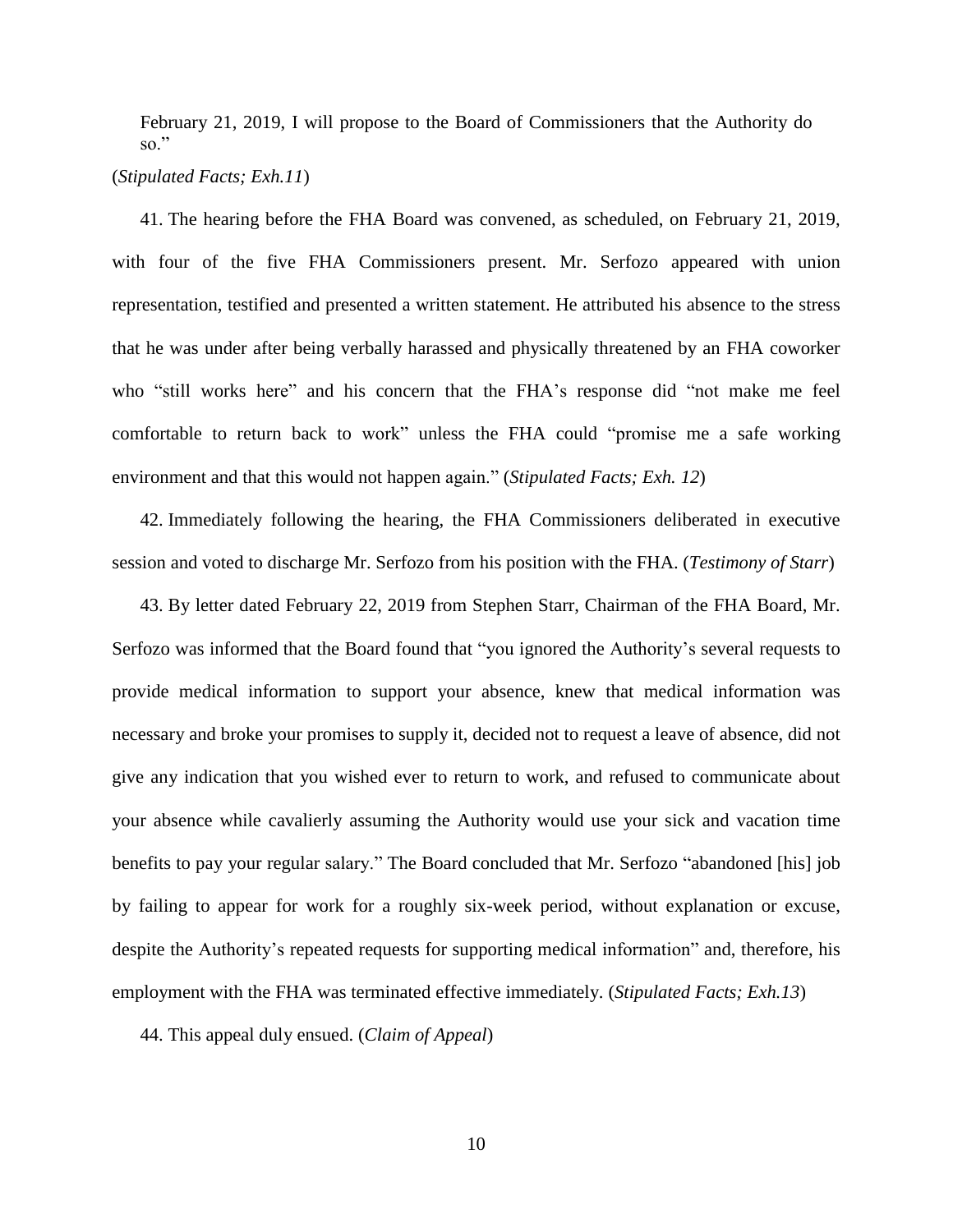## **APPLICABLE LEGAL STANDARD**

 $\overline{a}$ 

A tenured housing authority employee (with at least five years' service) may be discharged only for "just cause" after due notice, hearing (which must occur prior to discipline if it involves a suspension of more than five days) and a written notice of decision that states "fully and specifically the reasons therefore." G.L.c.121A, §29; G.L.c.31, §41. An employee aggrieved by that decision may appeal to the Commission, pursuant to G.L.c.31,§43, for de novo review by the Commission "for the purpose of finding the facts anew." Town of Falmouth v. Civil Service Comm'n, 447 Mass. 814, 823 (2006) and cases cited.

The Commission's role is to determine "whether the appointing authority has sustained its burden of proving that there was reasonable justification for the action taken by the appointing authority." City of Cambridge v. Civil Service Comm'n, 43 Mass.App.Ct. 300, 304, rev.den., 426 Mass. 1102 (1997). See also Police Dep't of Boston v. Collins, 48 Mass.App.Ct. 411, rev.den., 726 N.E.2d 417 (2000); McIsaac v. Civil Service Comm'n, 38 Mass.App.Ct. 473, 477 (1995); Town of Watertown v. Arria, 16 Mass.App.Ct. 331, rev.den., 390 Mass. 1102 (1983).

An action is "justified" if it is "done upon adequate reasons sufficiently supported by credible evidence<sup>7</sup>, when weighed by an unprejudiced mind; guided by common sense and by correct rules of law." Commissioners of Civil Service v. Municipal Ct., 359 Mass. 211, 214 (1971); City of Cambridge v. Civil Service Comm'n, 43 Mass.App.Ct. 300, 304, rev.den., 426 Mass. 1102 (1997); Selectmen of Wakefield v. Judge of First Dist. Ct., 262 Mass. 477, 482 (1928) See also Mass. Ass'n of Minority Law Enforcement Officers v. Abban, 434 Mass. 256, 264-65 (2001).

<sup>7</sup> The credibility of live testimony lies within the purview of the hearing officer. *See* Covell v. Dep't of Social Services, 439 Mass. 766,787 (2003); Doherty v. Ret.Bd.of Medford, 425 Mass. 130,141 (1997); Embers of Salisbury, Inc. v. Alcoholic Bev. Control Comm'n, 401 Mass. 526,529 (1988); Leominster v. Stratton, 58 Mass.App.Ct. 726,729 (2003).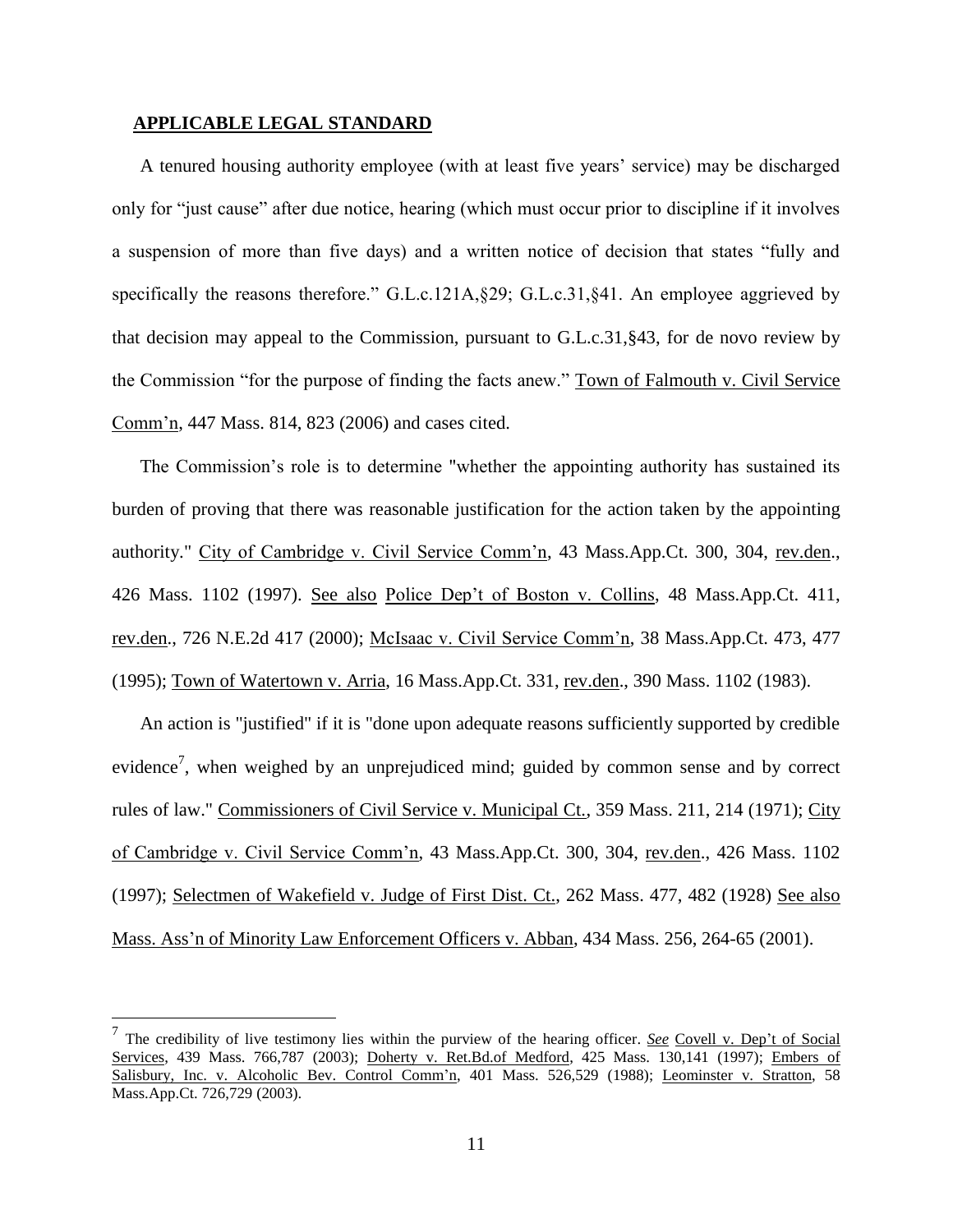The Commission determines justification for discipline by inquiring, "whether the employee has been guilty of substantial misconduct which adversely affects the public interest by impairing the efficiency of public service." School Comm. v. Civil Service Comm'n, 43 Mass.App.Ct. 486, 488, rev.den., 426 Mass. 1104 (1997); Murray v. Second Dist. Ct., 389 Mass. 508, 514 (1983) The Commission is guided by "the principle of uniformity and the 'equitable treatment of similarly situated individuals' [both within and across different appointing authorities]" as well as the "underlying purpose of the civil service system 'to guard against political considerations, favoritism and bias in governmental employment decisions.' " Town of Falmouth v. Civil Service Comm'n, 447 Mass. 814, 823 (2006) and cases cited. It is also a basic tenet of "merit principles" which govern civil service law that discipline must be remedial, not punitive, designed to "correct inadequate performance" and "separating employees whose inadequate performance cannot be corrected." G.L. c.31,§1.

G.L.c.31, Section 43 vests the Commission with "considerable discretion" to affirm, vacate or modify discipline but that discretion is "not without bounds" and requires sound explanation for doing so. See, e.g., Police Comm'r v. Civil Service Comm'n, 39 Mass.App.Ct. 594, 600 (1996) ("The power accorded to the commission to modify penalties must not be confused with the power to impose penalties ab initio . . . accorded the appointing authority") Id., (*emphasis added*). See also Town of Falmouth v. Civil Service Comm'n, 447 Mass. 814, 823 (2006), quoting Watertown v. Arria, 16 Mass.App.Ct. 331, 334 (1983).

#### **ANALYSIS**

The FHA failed to prove that it had just cause to terminate Mr. Serfozo from his employment as a Maintenance Aide. The preponderance of the evidence proved that he did not abandon his job. His absence from work after the December 11, 2018 incident in which he was threatened by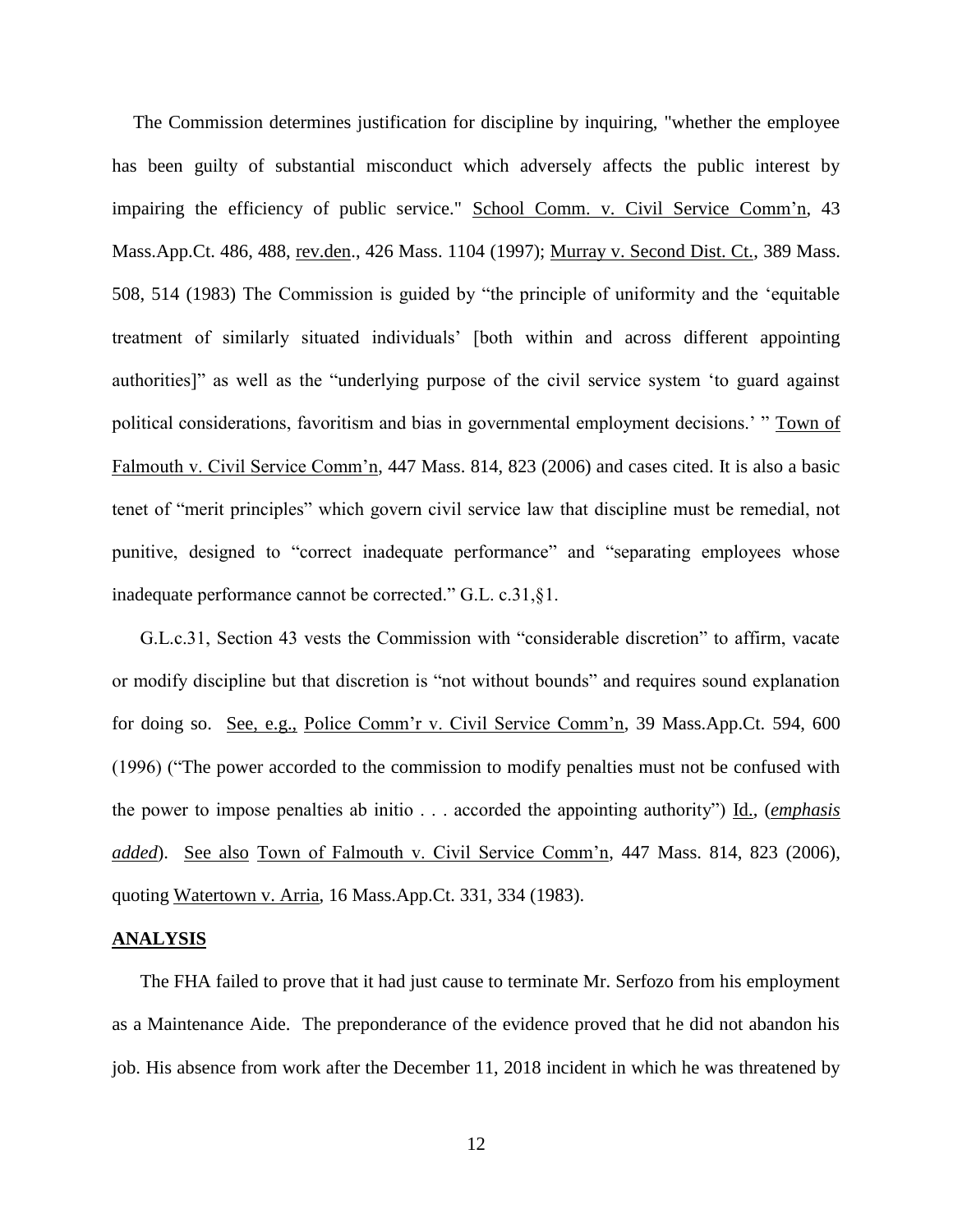a coworker was due to his fear of returning to duty without assurance that the offensive behavior to which he was subjected would not be repeated in the future. He put the FHA on notice of his concerns and procured two letters from his doctor that supported his absence for medical reasons. He kept his supervisor personally informed of his absences through the end of December and, upon learning that the FHA had "taken care of" the incident (by a two-day suspension) without interviewing him or other witnesses, he engaged an attorney to advocate for his "safe" return to work, and obtained a third doctor's note to excuse his continued absence until further notice. I find his concerns were reasonable and made in good faith.

I find credible the testimony of the Appellant and Mr. Casali, Mr. Serfozo's neighbor and coworker to whom Mr. Serfozo entrusted the delivery of the three doctor's notes he procured. I find less credible the testimony by Mr. Camerato that he never received those documents, as there is no follow-up to that effect (inquiring about the lack of receipt of the promised medical notes) neither in the text messages he exchanged with Mr. Serfozo for several weeks thereafter nor in any of the phone conversations they had. I am also perplexed that the attorney who Mr. Serfozo retained stopped communicating with the FHA sometime in early January 2019, without explanation and without evidence that Mr. Serfozo had been so informed.

I have considered whether or not Mr. Serfozo should bear some responsibility if, in fact, the notes provided to Mr. Casali in December 2018 and January 2019 somehow did go astray, and for the failure of the private attorney to respond to the FHA after speaking with FHA counsel on January 2, 2019. The preponderance of the evidence, however, convinces me that such snafus do not materially change the conclusion that there is no just cause for the FHA to doubt, at the time of the decision to terminate his employment on February 21, 2019, that Mr. Serfozo remained out of work on his doctor's orders and that he did not abandon his job but wanted to return to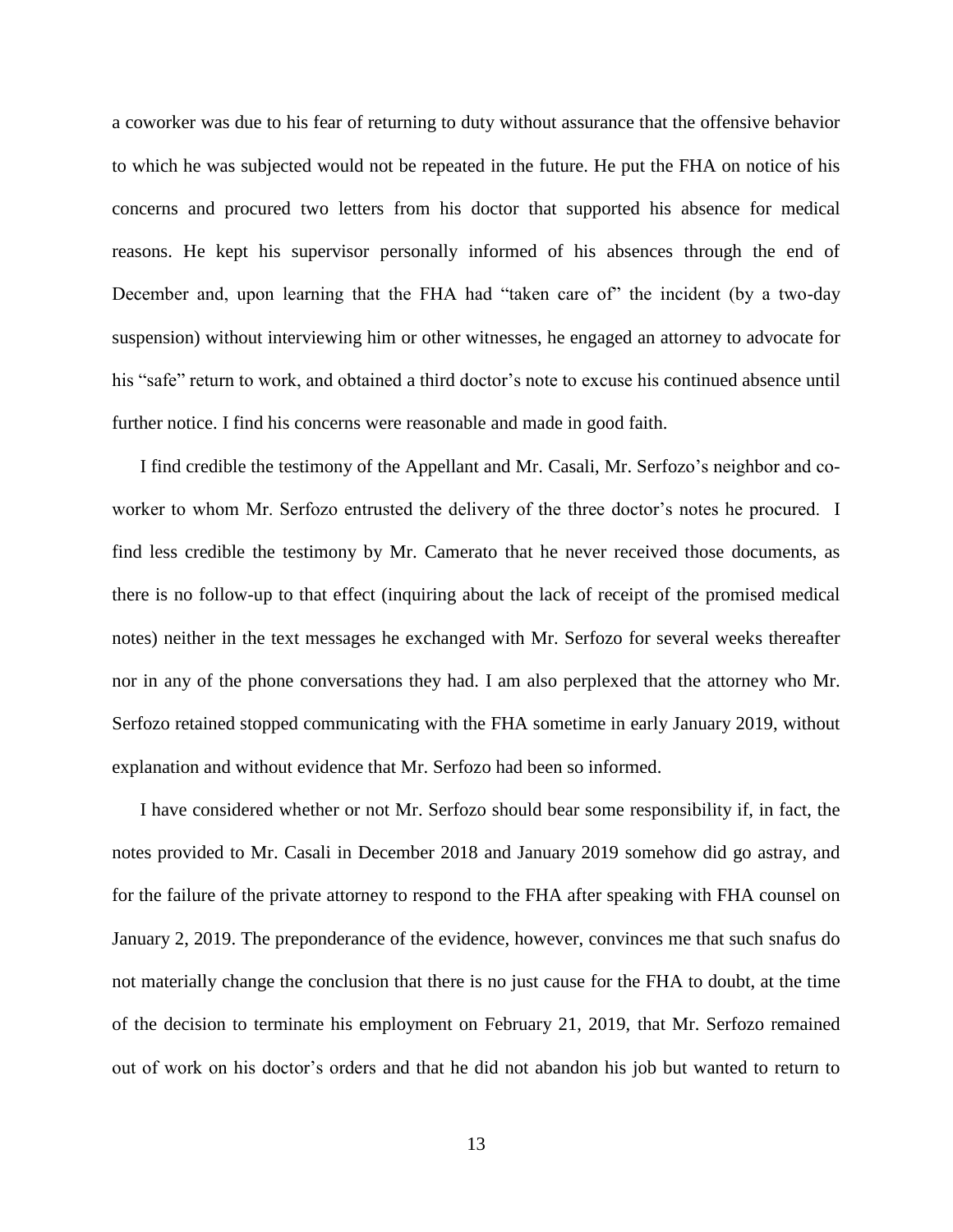duty only after he was assured that the FHA took appropriate measures to protect him from further verbal and physical threats from the co-worker who confronted him on December 11, 2018, and that he would be able to return to a "safe" working environment. No later than January 22, 2019, the date of his union's grievance, FHA knew that Mr. Serfozo disputed Mr. Lander's contention that he had abandoned his job and that the union, not the attorney was now acting on Mr. Serfozo's behalf. By February 8, 2019, the FHA was fully aware that Mr. Serfozo had procured contemporaneous medical documentation supporting his absence from December 12, 2018 through that date. The FHA does not dispute the bona fides of that documentation. Whatever uncertainly may have existed regarding Mr. Serfozo's intentions prior to February 8, 2019, that uncertainty was fully clarified by the date of the initial hearing on February 8, 2019.

### **CONCLUSION**

 Accordingly, for the reasons stated, the appeal of the Appellant, Imre Serfozo, in Appeal D1-19-027 is **allowed**. The discharge is vacated and the Appellant shall be restored to all compensation and benefits to which he is entitled.

Civil Service Commission /s/ *Paul M. Stein* Paul M. Stein Commissioner

By vote of the Civil Service Commission (Bowman, Chairman; Camuso, Ittleman, Stein & Tivnan, Commissioners) on March 12, 2020.

Either party may file a motion for reconsideration within ten days of the receipt of this Commission order or decision. Under the pertinent provisions of the Code of Mass. Regulations, 801 CMR 1.01(7)(l), the motion must identify a clerical or mechanical error in this order or decision or a significant factor the Agency or the Presiding Officer may have overlooked in deciding the case. A motion for reconsideration does not toll the statutorily prescribed thirty-day time limit for seeking judicial review of this Commission order or decision.

Under the provisions of G.L c. 31, § 44, any party aggrieved by this Commission order or decision may initiate proceedings for judicial review under G.L. c. 30A, § 14 in the superior court within thirty (30) days after receipt of this order or decision. Commencement of such proceeding shall not, unless specifically ordered by the court, operate as a stay of this Commission order or decision. After initiating proceedings for judicial review in Superior Court, the plaintiff, or his / her attorney, is required to serve a copy of the summons and complaint upon the Boston office of the Attorney General of the Commonwealth, with a copy to the Civil Service Commission, in the time and in the manner prescribed by Mass. R. Civ. P. 4(d)